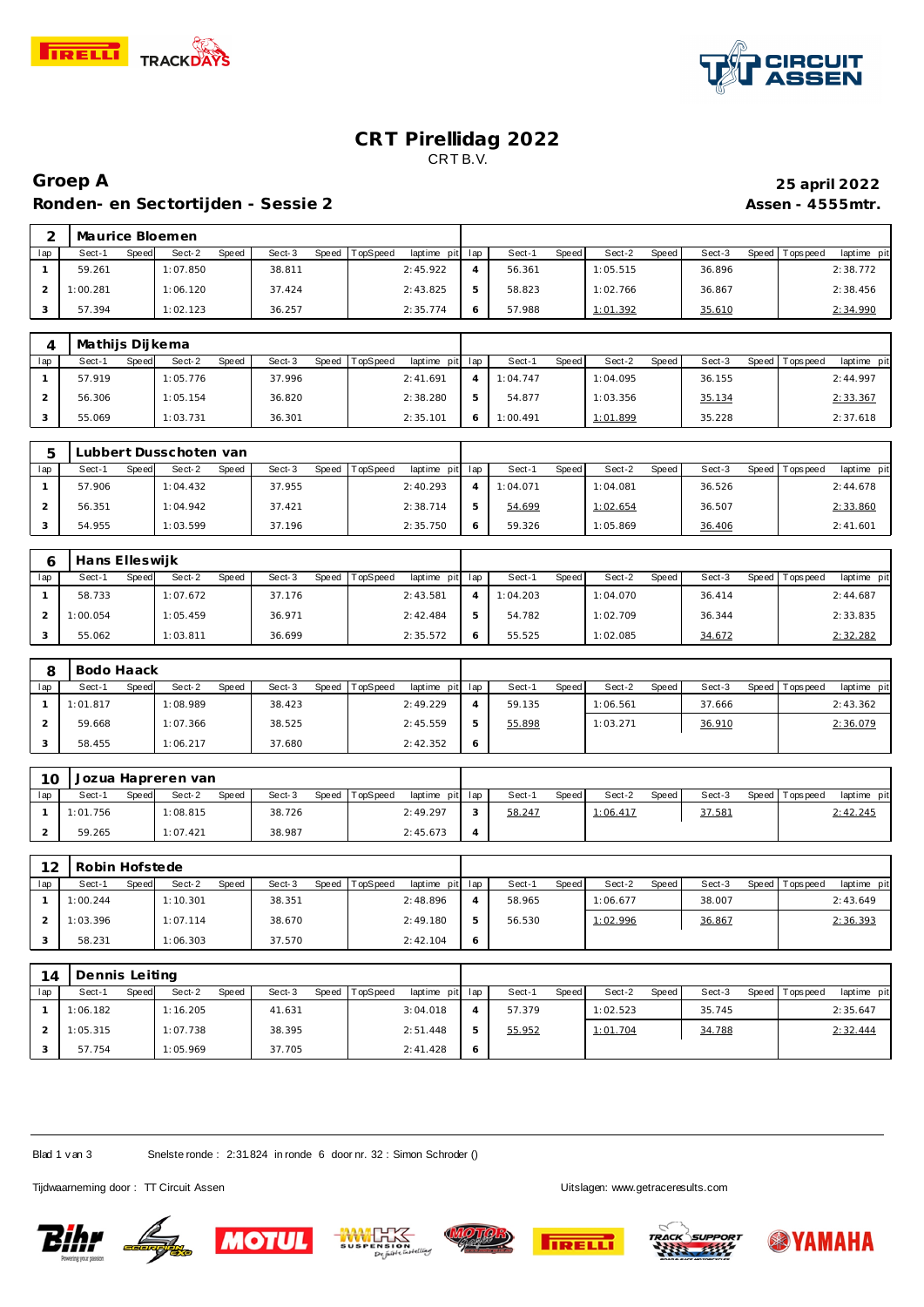



# **CRT Pirellidag 2022** CRT B.V.

# **Groep A 25 april 2022 Ronden- en Sectortijden - Sessie 2 Assen - 4555mtr.**

|     | l Ufuk Koker |       |          |              |        |       |          |             |     |        |              |          |       |        |       |             |             |
|-----|--------------|-------|----------|--------------|--------|-------|----------|-------------|-----|--------|--------------|----------|-------|--------|-------|-------------|-------------|
| lap | Sect-1       | Speed | Sect-2   | <b>Speed</b> | Sect-3 | Speed | TopSpeed | laptime pit | lap | Sect-1 | <b>Speed</b> | Sect-2   | Speed | Sect-3 | Speed | T ops pee d | laptime pit |
|     | 59.612       |       | 1:08.484 |              | 38.834 |       |          | 2:46.930    |     | 53.143 |              | 1:05.546 |       | 36.521 |       |             | 2:35.210    |
|     | 1:02.759     |       | 1:05.850 |              | 37.772 |       |          | 2:46.381    |     | 57.782 |              | 1:04.404 |       | 35.993 |       |             | 2:38.179    |
|     | 56.457       |       | 1:04.918 |              | 35.398 |       |          | 2:36.773    | Ô   | 59.663 |              | 1:03.771 |       | 34.852 |       |             | 2:38.286    |

| 18  | Jeroen Koopman |       |         |       |        |                |                 |   |       |       |        |       |        |                   |             |
|-----|----------------|-------|---------|-------|--------|----------------|-----------------|---|-------|-------|--------|-------|--------|-------------------|-------------|
| lap | Sect-'         | Speed | Sect-2  | Speed | Sect-3 | Speed TopSpeed | laptime pit lap |   | Sect- | Speed | Sect-2 | Speed | Sect-3 | Speed   Tops peed | laptime pit |
|     | 1:07.236       |       | .16.008 |       | 42.088 |                | 3:05.332        | - |       |       |        |       |        |                   |             |

| $\bigcap$ 1 | Remy Lagerweij |       |          |       |        |       |                 |                 |        |       |          |       |        |                 |             |
|-------------|----------------|-------|----------|-------|--------|-------|-----------------|-----------------|--------|-------|----------|-------|--------|-----------------|-------------|
| lap         | Sect-1         | Speed | Sect-2   | Speed | Sect-3 | Speed | <b>TopSpeed</b> | laptime pit lap | Sect-1 | Speed | Sect-2   | Speed | Sect-3 | Speed Tops peed | laptime pit |
|             | 59.281         |       | 1:08.704 |       | 38.623 |       |                 | 2:46.608        | 54.762 |       | 1:07.615 |       | 36.340 |                 | 2:38.717    |
|             | 1:02.014       |       | 1:05.688 |       | 37.280 |       |                 | 2:44.982        | 58.954 |       | 1:02.939 |       | 36.074 |                 | 2:37.967    |
|             | 57.284         |       | 1:02.679 |       | 35.869 |       |                 | 2:35.832        | 55.557 |       | 1:03.147 |       | 34.879 |                 | 2:33.583    |

| 25  | Marcel Pas |       |          |       |        |       |          |                 |          |       |          |         |        |                 |             |  |
|-----|------------|-------|----------|-------|--------|-------|----------|-----------------|----------|-------|----------|---------|--------|-----------------|-------------|--|
| lap | Sect-′     | Speed | Sect-2   | Speed | Sect-3 | Speed | TopSpeed | laptime pit lap | Sect-1   | Speed | Sect-2   | Speed I | Sect-3 | Speed Tops peed | laptime pit |  |
|     | 1:06.928   |       | 1:15.905 |       | 41.765 |       |          | 3:04.598        | 58.100   |       | 1:06.102 |         | 37.324 |                 | 2:41.526    |  |
|     | 1:05.200   |       | 1:08.031 |       | 37.827 |       |          | 2:51.058        | 1:00.726 |       | 1:04.553 |         | 37.477 |                 | 2:42.756    |  |

| 26  | ivar Pijning |       |          |       |        |                |                 |        |       |          |       |        |                 |             |
|-----|--------------|-------|----------|-------|--------|----------------|-----------------|--------|-------|----------|-------|--------|-----------------|-------------|
| lap | Sect-1       | Speed | Sect-2   | Speed | Sect-3 | Speed TopSpeed | laptime pit lap | Sect-1 | Speed | Sect-2   | Speed | Sect-3 | Speed Tops peed | laptime pit |
|     | 1:07.148     |       | 1:15.885 |       | 41.813 |                | 3:04.846        | 57.576 |       | 1:04.070 |       | 35.383 |                 | 2:37.029    |
|     | 1:08.127     |       | 1:06.561 |       | 38.711 |                | 2:53.399        | 54.965 |       | 1:02.706 |       | 35.633 |                 | 2:33.304    |
|     | 58.204       |       | 1:05.085 |       | 37.919 |                | 2:41.208        |        |       |          |       |        |                 |             |

| 27  |          |       | Richard Plaggenmarsch |       |        |                |                 |        |       |          |       |        |                 |             |
|-----|----------|-------|-----------------------|-------|--------|----------------|-----------------|--------|-------|----------|-------|--------|-----------------|-------------|
| lap | Sect-1   | Speed | Sect-2                | Speed | Sect-3 | Speed TopSpeed | laptime pit lap | Sect-1 | Speed | Sect-2   | Speed | Sect-3 | Speed Tops peed | laptime pit |
|     | 1:00.189 |       | 1:10.199              |       | 38.397 |                | 2:48.785        | 59.128 |       | 1:06.636 |       | 38.077 |                 | 2:43.841    |
|     | 1:03.067 |       | 1:07.362              |       | 38.824 |                | 2:49.253        | 56.587 |       | 1:02.317 |       | 37.057 |                 | 2:35.961    |
|     | 58.352   |       | 1:06.070              |       | 37.620 |                | 2:42.042        |        |       |          |       |        |                 |             |

| 31  | <b>Mathias Schroder</b> |       |          |       |        |       |          |                 |        |       |          |       |        |                 |             |
|-----|-------------------------|-------|----------|-------|--------|-------|----------|-----------------|--------|-------|----------|-------|--------|-----------------|-------------|
| lap | Sect-1                  | Speed | Sect-2   | Speed | Sect-3 | Speed | TopSpeed | laptime pit lap | Sect-1 | Speed | Sect-2   | Speed | Sect-3 | Speed Tops peed | laptime pit |
|     | 55.310                  |       | 1:03.306 |       | 36.678 |       |          | 2:35.294        | 55.095 |       | 1:02.423 |       | 36.034 |                 | 2:33.552    |
|     | 1:04.035                |       | 1:04.158 |       | 36.541 |       |          | 2:44.734        | 56.037 |       | 1:01.749 |       | 34.650 |                 | 2:32.436    |

| 32  | Simon Schroder |       |          |       |        |       |          |                 |             |          |       |          |       |        |                 |             |
|-----|----------------|-------|----------|-------|--------|-------|----------|-----------------|-------------|----------|-------|----------|-------|--------|-----------------|-------------|
| lap | Sect-1         | Speed | Sect-2   | Speed | Sect-3 | Speed | TopSpeed | laptime pit lap |             | Sect-1   | Speed | Sect-2   | Speed | Sect-3 | Speed Tops peed | laptime pit |
|     | 58.364         |       | 1:05.805 |       | 37.663 |       |          | 2:41.832        |             | 1:08.694 |       | 1:05.252 |       | 35.876 |                 | 2:49.822    |
|     | 56.852         |       | 1:05.095 |       | 36.874 |       |          | 2:38.821        | $\mathbf b$ | 54.965   |       | 1:02.383 |       | 35.980 |                 | 2:33.328    |
|     | 54.954         |       | 1:03.701 |       | 36.531 |       |          | 2:35.186        | 6           | 55.217   |       | 1:01.610 |       | 34.997 |                 | 2:31.824    |

| 34  | Palmira ter Steeg |              |          |       |        |       |          |                 |  |          |       |          |       |        |                 |             |
|-----|-------------------|--------------|----------|-------|--------|-------|----------|-----------------|--|----------|-------|----------|-------|--------|-----------------|-------------|
| lap | Sect-1            | <b>Speed</b> | Sect-2   | Speed | Sect-3 | Speed | TopSpeed | laptime pit lap |  | Sect-1   | Speed | Sect-2   | Speed | Sect-3 | Speed Tops peed | laptime pit |
|     | 1:09.118          |              | 1:15.053 |       | 44.159 |       |          | 3:08.330        |  | 1:16.061 |       | 1:13.755 |       | 42.948 |                 | 3:12.764    |
|     | 1:05.140          |              | 1:13.284 |       | 46.571 |       |          | 3:04.995        |  | 1:09.425 |       | 1:17.343 |       | 43.912 |                 | 3:10.680    |

Blad 2 v an 3 Snelste ronde : 2:31.824 in ronde 6 door nr. 32 : Simon Schroder ()

Tijdwaarneming door : TT Circuit Assen Uitslagen:<www.getraceresults.com>